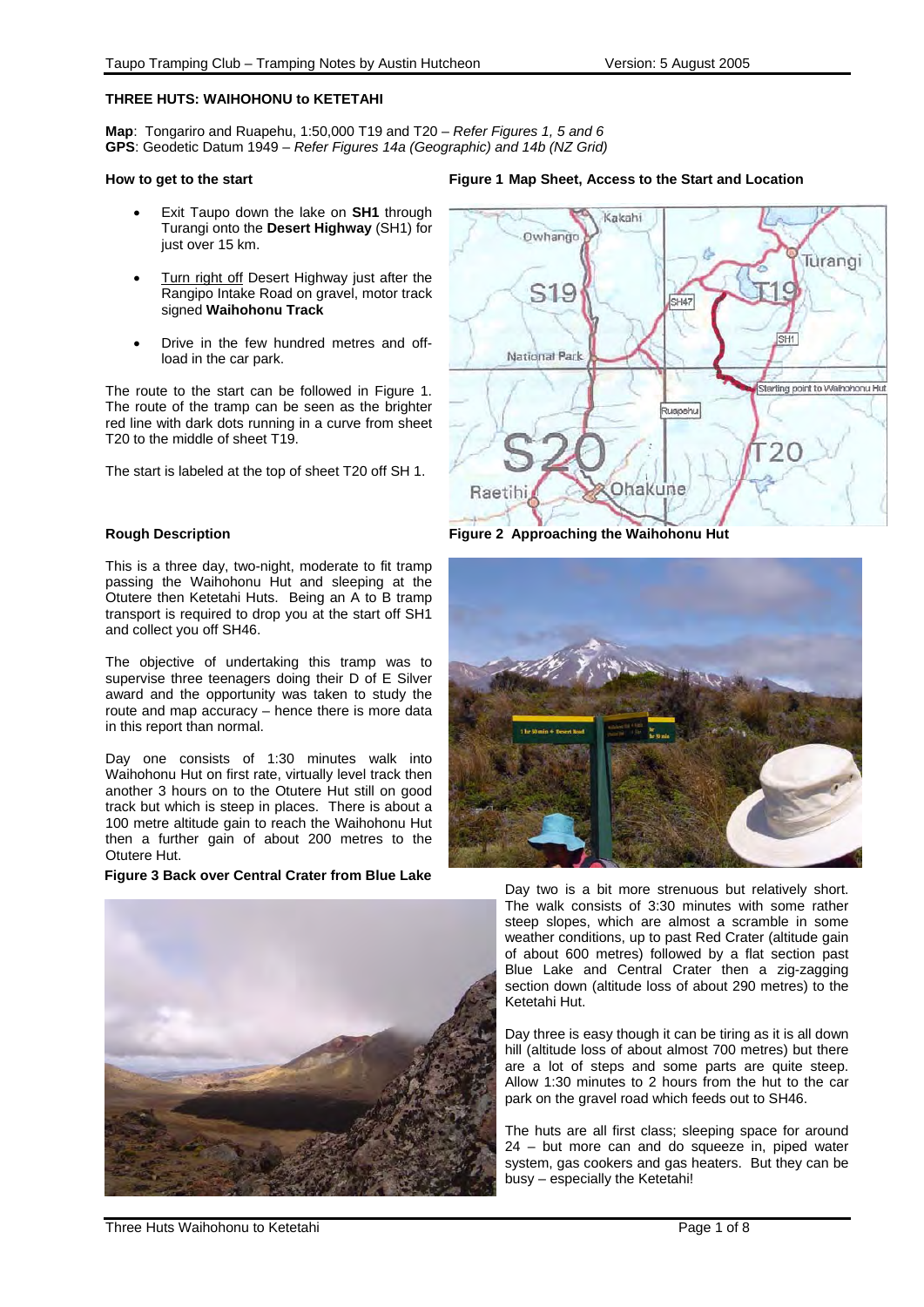## **Detail – Day 1**

From the car park just off SH1 (**WP1**) it is a relatively easy, straightforward walk along the wide track. Some slight confusion can occur when descending towards the stream line on entering some trees – just stay awake and look for signs bearing in mind that the track bends round slightly to your left here and not to the right. You know you are oncourse when you reach a small bridge (**WP2**) after about 1.25 kilometres. In fact this section of the walk can be rather boring as it is a bit flat, unexciting and on windy days slightly exposed – these comments are more appreciated when walking out from Waihohonu Hut. You know when you are almost at Waihohonu when the notice board (Figure 3) is seen (**WP3**) where the path to the Ohinepango Springs goes off on your left. Even when carrying full packs the Waihohonu Hut can be reached in about 1:30 minutes from the car-park. The route can be seen in Figures 5 and 6.

**Figure 4 The Old Waihohonu Hut** 

If you are on a day walk, or have plenty of time, diversions can be made to the Ohinepango Springs and also to the Old Waihohonu Hut. The old hut as shown in Figure 4 is worth visiting. Directions for the above deviations can be found in the description of the Waihohonu Huts tramp.

From the new Waihohonu Hut the walk now starts going uphill (Figure 7) and your next target is to reach the minor crest (**WP5**) at about 1240 masl. Soon after this a small track will be seen on your left but the map shows this goes nowhere.

A very clear change of direction occurs (**WP9**) when you swing round from going NW to NE. As you proceed upwards in this direction you do have some hard work as there are 5 stream crossings (**WPs 10,11,12,13 and 14**) with their own descents and re-ascents – however, look behind you at some point for a fabulous view of Ruapehu ( Figure 8). After stream number 5 you soon arrive at the hut having taken around 3 hours from Waihohonu.



**Figure 5 Extract of Map with Critical Waypoints and Route – Sheet T20** 

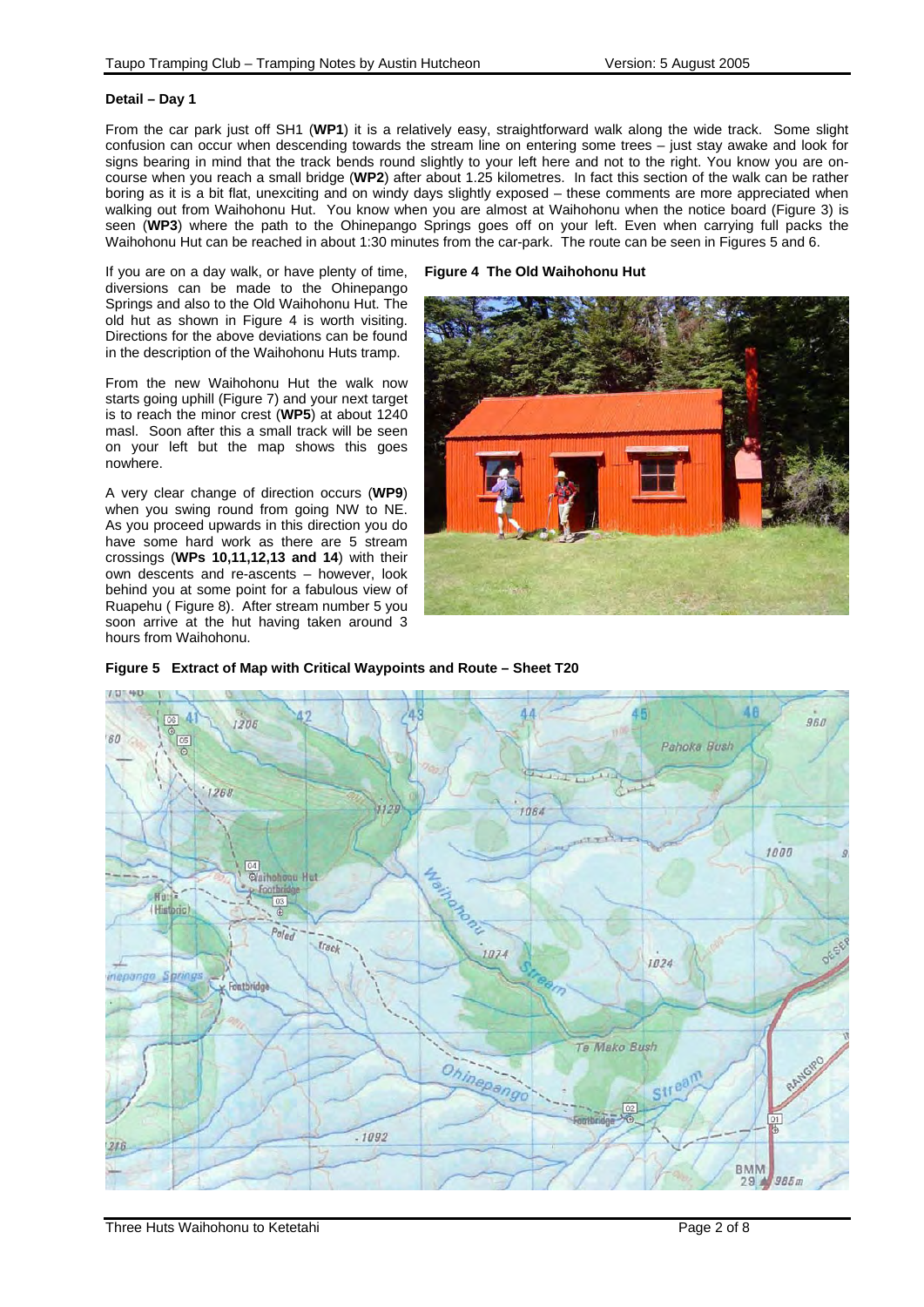

# **Figure 6 Extract of Map with Critical Waypoints – Map Sheet T20**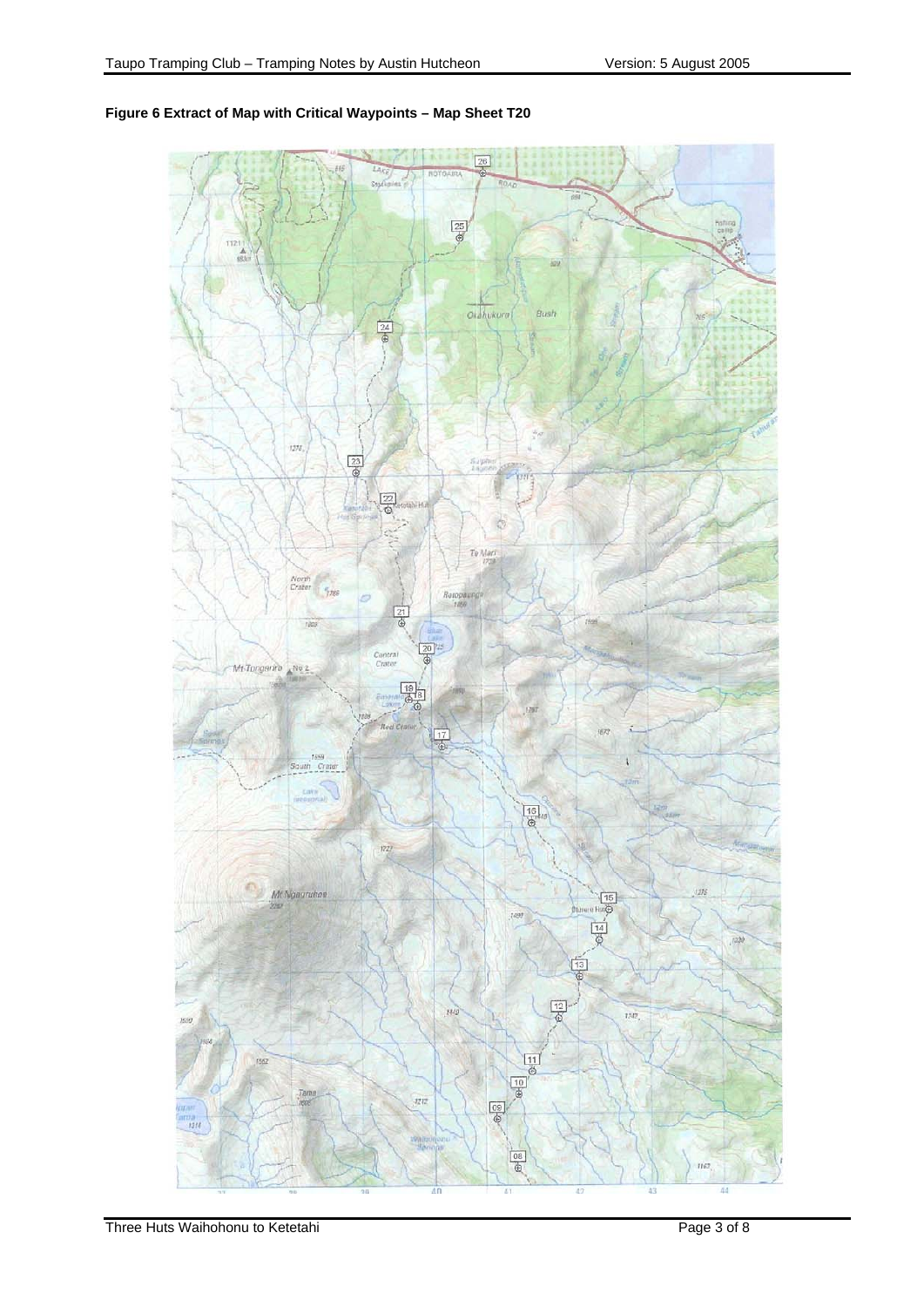**Figure 7 Waihohonu to Otutere Figure 8 Mount Ruapehu from NE Heading Track**





# **Mapping Comments Day 1**

The GPS track shown on the right as the green line is almost "spot on" the mapped track, which is shown as the dotted line, in some sections - mainly from the Desert highway to the Waihohonu Hut.

But, there is a major disagreement at the junction from Sheet T20 to Sheet T19 - in fact there is a mapping problem here as the tracks on the two sheets do not meet.

As can be seen the "true" situation is that the track crosses to the ridge east of the mapped track. Once onto sheet T19 the GPS track does follow the mapped track on that (T19) sheet.

Trampers should be aware of this mapping irregularity in case they are trying to follow a compass led route.

# **Figure 10 Map Sheet T19 South of Otutere**



**Figure 9 Map Sheet T20 Ruapehu 1:50,000** 



The GPS track, shown as a green line in Figure 10 on the left, agrees very well with the mapped track which is shown as the dotted line.

The minor deviations could be errors in GPS set-up or track realignments.

As stated on the comments above or sheet T20 the error on Sheet T2O does not continue on T19.

No problems would be expected from following a compass led route In this section.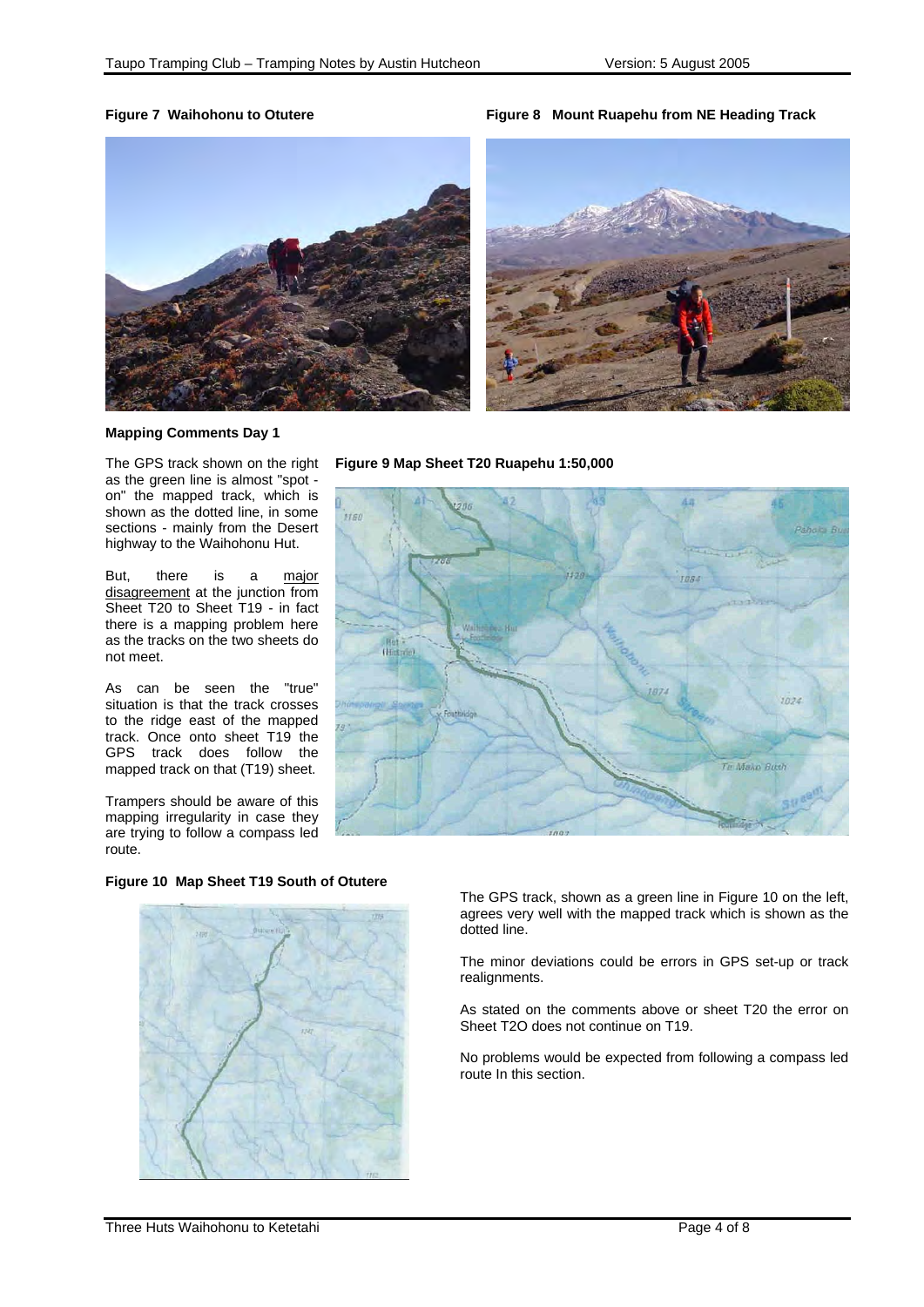#### **Detail – Day 2**

When this tramp was done the foul weather that hit overnight whilst in the Otutere Hut caused quite a long delay in setting-out as long discussions were held on the wisdom of attempting the crossing to the Ketetahi Hut. There is a lot of hard work climbing up to Red Crater and it is very exposed and the possibility of slipping on this ascent does exist. In the event the crossing was made in the bad conditions with no mishap but, the weather was so foul – wind and rain – all got rather wet and tired as it was just not worth stopping for lunch on the way – plus the fact that absolutely nothing was seen due to the low cloud and rain.

The climb starts as soon as the hut is left and it is through very rugged terrain with no vegetation of note seen. A "high point" is found about half way up (**WP16**) and then the real climb starts when you find yourself on a narrow ridge (**WP17**) parallel to the stream line – this section is NOT easy and care must be taken. Near the top of this steep climb you should see Red Crater followed by the Emerald Lakes and the junction with the Tongariro Cross path is then met (**WP19**).

Expect to start meeting large crowds of people here – some quite inappropriately dressed for the crossing they are doing (Tangariro Crossing). The area here is flattish and can be very wet and messy going as you head towards the Blue Lake. There are some good lunch spots around here in good weather.

A long descent (**WP21**) on a zig zagging path soon starts after the Blue Lake and eventually the Ketetahi Hut can be seen then reached (**WP22**).

You may well have to fight your way through the hundreds of people milling around and in the hut as it is a main stopping place for day walkers doing the Tongariro Crossing. However, this hut does have a warden and normally day walkers are kept out of the hut so overnight people can have access etc







# **Figure 11 Looking SE From above the Blue Lake to Ngauruhoe**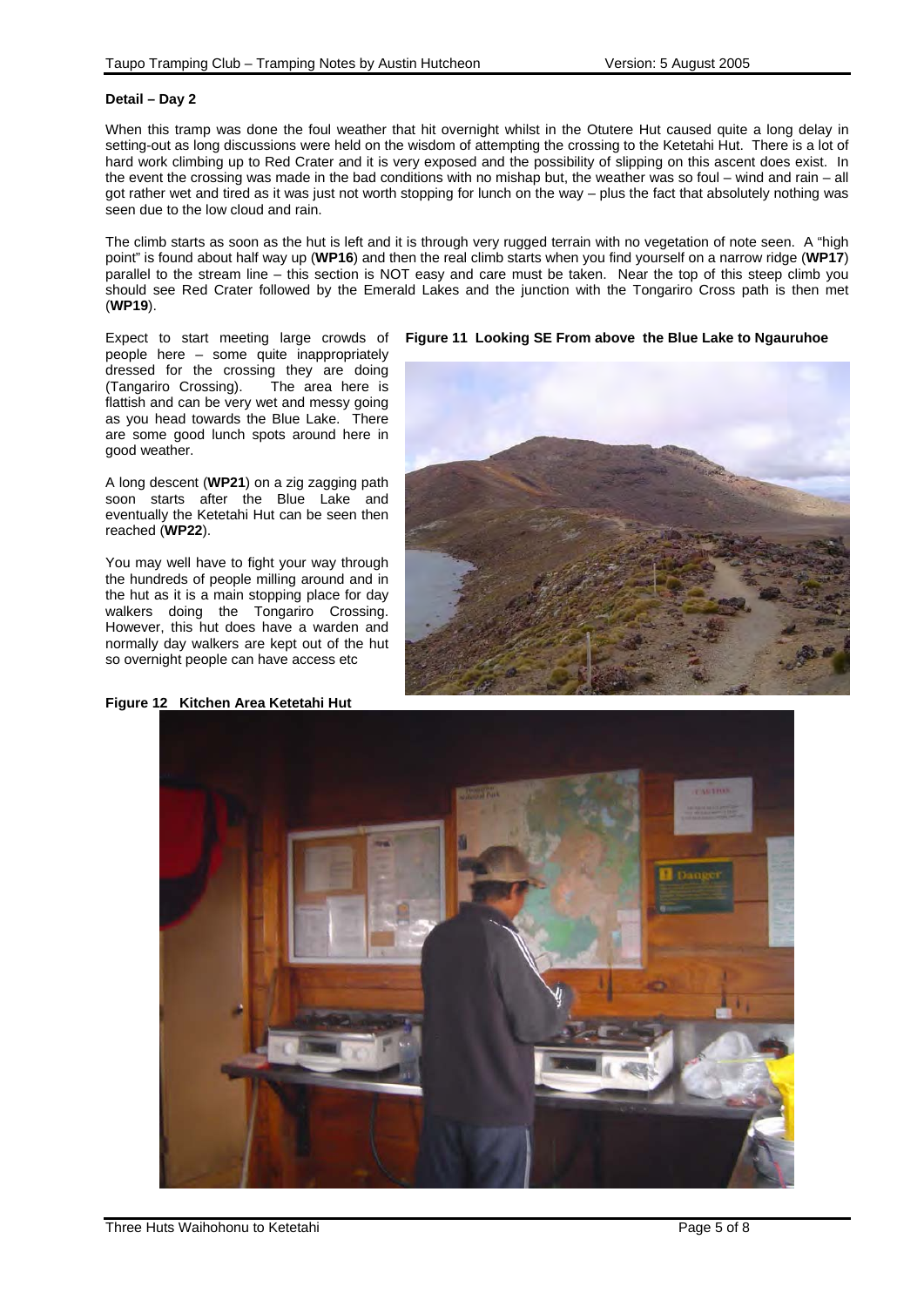#### **Mapping Comments Day 2**

The GPS track as shown as the pink line on the map on the right overall shows very good agreement with the mapped track apart from the section from the Emerald Lakes to the Blue Lake.

From the Emerald Lakes the GPS track lies slightly to the East of the mapped track and follows a curve rather than a straight line.

This area between the Emerald and Blue Lakes is rather wet and it is possible there has been track realignment which would explain the apparent discrepancy.

The upper part of the climb from Otutere to the Emerald lakes shows a slight displacement but this could be due to the track being on a narrow ridge and some poor GPS signal in places due to being slightly off the actual ridge line and hence shaded from a clear view of the sky for the GPS unit.

However, little problem would arise from following a compass led route on this section.

# **Figure 13 Otutere to Ketetahi Hut**



#### **Figure 14a GPS Waypoint Data – Geographic Format**

| Datum | Geodetic Datum 1949 |  |
|-------|---------------------|--|

Waypoint File : D:\\/Valks & Treks\NZ Tramps\GPS Data\\/Vaihohonu Huts.wpl

03/08/2005 10:39:23

| Num                       | Name     | Latitude | Longitude                 | Alt(m) | Description                                           |
|---------------------------|----------|----------|---------------------------|--------|-------------------------------------------------------|
| 1                         | 014      |          | -39 13 44.8 175 43 56.7   | 959    | Waihohonu Track car park SH1 0:0hrs                   |
| $\overline{2}$            | 015      |          | -39 13 42.7 175 43 04.9   | 983    | Bridge 25min walk                                     |
| $\ensuremath{\mathsf{3}}$ | 016      |          | -39 13 28.3 175 42 17.3   | 1045   | Viewpoint / coffee stop 1 hour walk                   |
| 4                         | 017<br>٠ |          | $-39$ 12 49.6 175 41 14.0 | 1090   | Enter trees on track 1:25 min walk                    |
| 5                         | 018      |          | -39 12 42.0 175 40 49.6   | 1096   | Tracks cross, go right to Waihohonu Hut 1:35 min walk |
| 6                         | 019      |          | $-39$ 12 36.8 175 40 45.8 | 1097   | Waihohonu Hut - 1:40 min walk                         |
| $\overline{7}$            | 020      |          | -39 12 39 8 175 40 20.9   | 1111   | Old Waihohonu Hut 2:10 min walk                       |
| 8                         | 021      |          | $-39$ 12 59.6 175 40 40.1 | 1085   | Stream after steep downhill with rope - 3:15 min walk |
| 9                         | 022      |          | -39 13 06.8 175 40 39.9   | 1083   | Bridge over "spring" stream - 3:30 min walk           |
| 10                        | 023      |          | -39 13 04.8 175 40 34.1   | 1084   | Ohinepango Spring 3:35 walk (Total return 5:15 min)   |
| 11                        | 01       |          | -39 13 43.6 175 44 07.0   |        | START Junction with desert highway                    |
| 12                        | 02       |          | -39 13 41.5 175 43 12.5   |        | Footbridge @1.25 km                                   |
| 13                        | 03       |          | $-39$ 12 43.8 175 40 59.9 |        | Junction to Ohinepango springs                        |
| 14.                       | 04       |          | -39 12 33.7 175 40 49.3   |        | Waihohonu Hut - lunch                                 |
| 15                        | 05       |          | -39 11 57.8 175 40 22.6   |        | Crest at @ 1240metres                                 |
| 16                        | 06       |          | -39 11 52.1 175 40 18.0   |        | Footpath to nowhere on LHS (SW)                       |
| 17                        | 07       |          | -39 11 38.9 175 40 17.4   |        | Sheet edge to T19 mis-match                           |
| 18                        | 08       |          | -39 11 34.9 175 40 30.2   |        | Mis-match to sheet T20                                |
| 19                        | 09       |          | -39 11 12.8 175 40 17.6   |        | Turn from NW to NE direction                          |
| 20                        | 10       |          | -39 11 01.1 175 40 30.0   |        | Stream crossing 1 of 5                                |
| 21                        | 11       |          | -39 10 50.4 175 40 37.4   |        | Stream crossing 2 of 5                                |
| 22                        | 12       |          | -39 10 25.7 175 40 52.4   |        | Stream crossing 3 of 5                                |
| 23                        | 13       |          | -39 10 06.6 175 41 03.8   |        | Stream crossing 4 of 5                                |
| 24                        | 14       |          | -39 09 49.5 175 41 14.9   |        | Stream crossing 5 of 5                                |
| 25                        | 15       |          | -39 09 35.5 175 41 20.1   |        | Oturere Hut - night 1 stop                            |
| 26                        | 16       |          | -39 08 56.6 175 40 34.6   |        | High point below spot height 1449 m                   |
| 27                        | 17       |          | -39 08 22.7 175 39 42.2   |        | Steep area ahead, path parallel to stream.            |
| 28                        | 18       |          | -39 08 04.9 175 39 27.9   |        | Emerald lake on LHS (SW)                              |
| 29                        | 19       |          | -39 08 01.7 175 39 22.7   |        | Junction with Tongariro path                          |
| 30                        | 20       |          | -39 07 43.4 175 39 33.1   |        | At Blue Lake bend from NNE to NNW                     |
| 31                        | 21       |          | -39 07 26.8 175 39 18.0   |        | Start descent on Zig Zagging path                     |
| 32                        | 22       |          | -39 06 35.0 175 39 09.4   |        | Ketetahi Hut - stop Night 2                           |
| 33                        | 23       |          | -39 06 18.2 175 38 50.3   |        | Junction in valley to springs                         |
| 34                        | 24       |          | -39 05 16.5 175 39 06.0   |        | Commence steep descent into trees                     |
| 35                        | 25       |          | -39 04 29.4 175 39 48.4   |        | Car park at track / road ends                         |
| 36                        | 26       |          | -39 03 59.4 175 40 01.3   |        | Junction with Lake Rotoaira Road                      |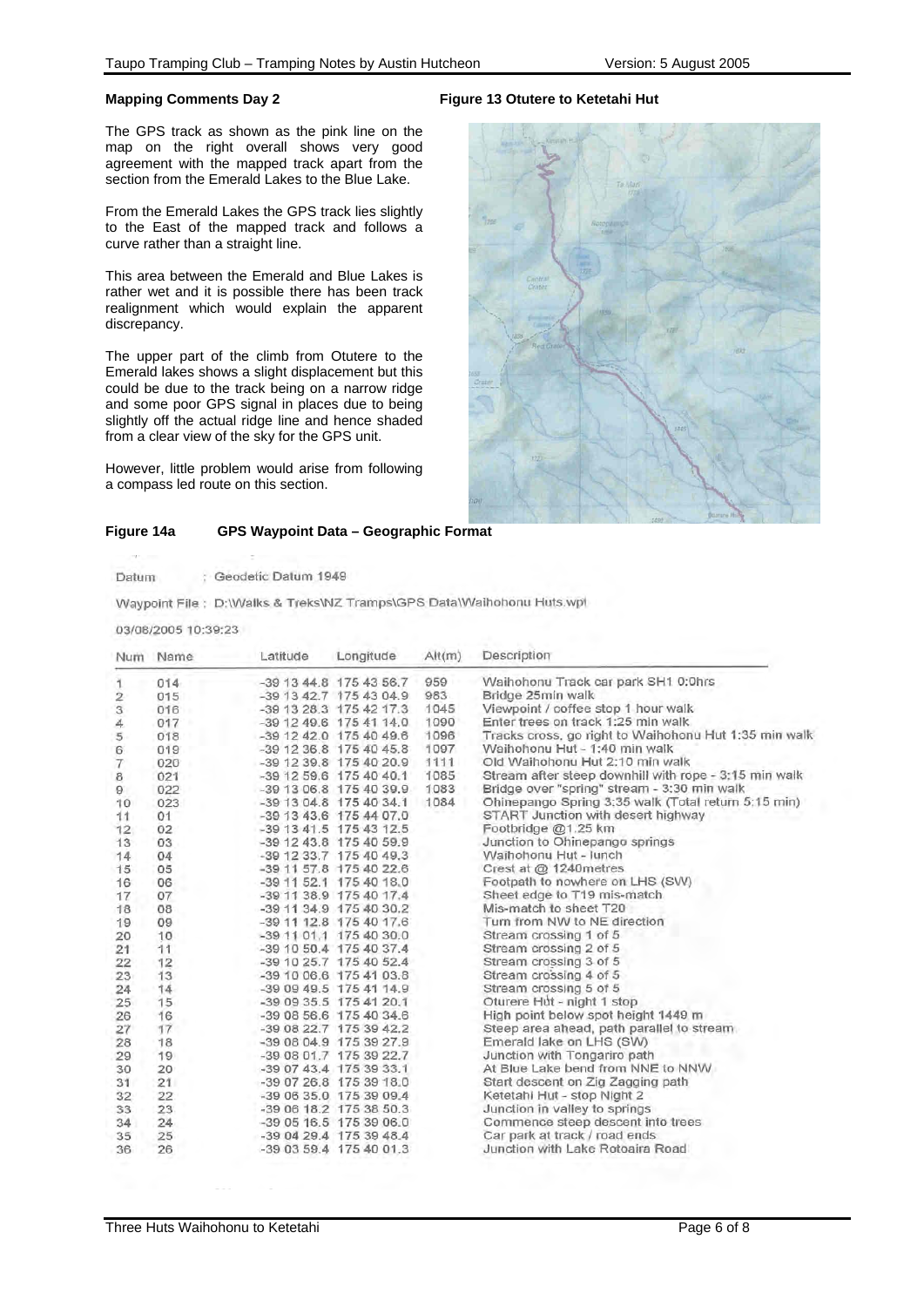# **Figure 14b GPS Waypoint Data – NZ Grid Format**

: Geodetic Datum 1949 Datum

Waypoint File: D:\Walks & Treks\NZ Tramps\GPS Data\Silver award tramp.wpt

03/08/2005 09:50:18

| <b>Num</b>     | Name | Zone Easting | Northing        | Alt(m) | Description                               |
|----------------|------|--------------|-----------------|--------|-------------------------------------------|
| 1.             | 01   |              | 2746183 6216116 |        | START Junction with desert highway        |
| $\overline{2}$ | 02   |              | 2744879 6216220 |        | Footbridge @1.25 km                       |
| 3              | 03   |              | 2741754 6218096 |        | Junction to Ohinepango springs            |
| 4              | 04   |              | 2741509 6218414 |        | Waihohonu Hut - lunch                     |
| 5              | 05   |              | 2740903 6219540 |        | Crest at @ 1240metres                     |
| 6              | 06   |              | 2740797 6219721 |        | Footpath to nowhere on LHS (SW)           |
| $\overline{7}$ | 07   | 2740794      | 6220127         |        | Sheet edge to T19 mis-match               |
| 8              | 08   | 2741107      | 6220241         |        | Mis-match to sheet T20                    |
| 9              | 09   |              | 2740825 6220930 |        | Turn from NW to NE direction              |
| 10             | 10   | 2741134      | 6221282         |        | Stream crossing 1 of 5                    |
| 11             | 11   | 2741321      | 6221608         |        | Stream crossing 2 of 5                    |
| 12             | 12   |              | 2741702 6222357 |        | Stream crossing 3 of 5                    |
| 13             | 13   |              | 2741993 6222938 |        | Stream crossing 4 of 5                    |
| 14             | 14   |              | 2742277 6223456 |        | Stream crossing 5 of 5                    |
| 15             | 15   |              | 2742414 6223885 |        | Oturere Hut - night 1 stop                |
| 16             | 16   |              | 2741360 6225115 |        | High point below spot height 1449 m       |
| 17             | 17   |              | 2740132 6226198 |        | Steep area ahead, path parallel to stream |
| 18             | 18   |              | 2739805 6226759 |        | Emerald lake on LHS (SW)                  |
| 19             | 19   |              | 2739685 6226861 |        | Junction with Tongariro path              |
| 20             | 20   |              | 2739951 6227418 |        | At Blue Lake bend from NNE to NNW         |
| 21             | 21   |              | 2739604 6227940 |        | Start descent on Zig Zagging path         |
| 22             | 22   |              | 2739444 6229543 |        | Ketetahi Hut - stop Night 2               |
| 23             | 23   |              | 2739002 6230072 |        | Junction in valley to springs             |
| 24             | 24   |              | 2739437 6231964 |        | Commence steep descent into trees         |
| 25             | 25   |              | 2740498 6233384 |        | Car park at track / road ends             |
| 26             | 26   |              | 2740837 6234298 |        | Junction with Lake Rotoaira Road          |

## **Detail – Day 3**

This is the day with the shortest distance and time but it is a bit hard on the knees when carrying a full pack as it is virtually all down hill though there are a couple of quite steep climbs soon after starting from the Ketetahi Hut.

The path is not quite so good for the first 30 minutes or so and is in need of maintenance, but this section of track is NOT the responsibility of DOC since this area falls within Maori land though there is no restriction to passing through as long as one stays on the track.

There are notices to this effect and these should be respected.

If the weather is clear Rotoaira Lake should be visible from a few places on the descent

**Figure 15 View over Rotoaira Lake During the Descent from Ketetahi**